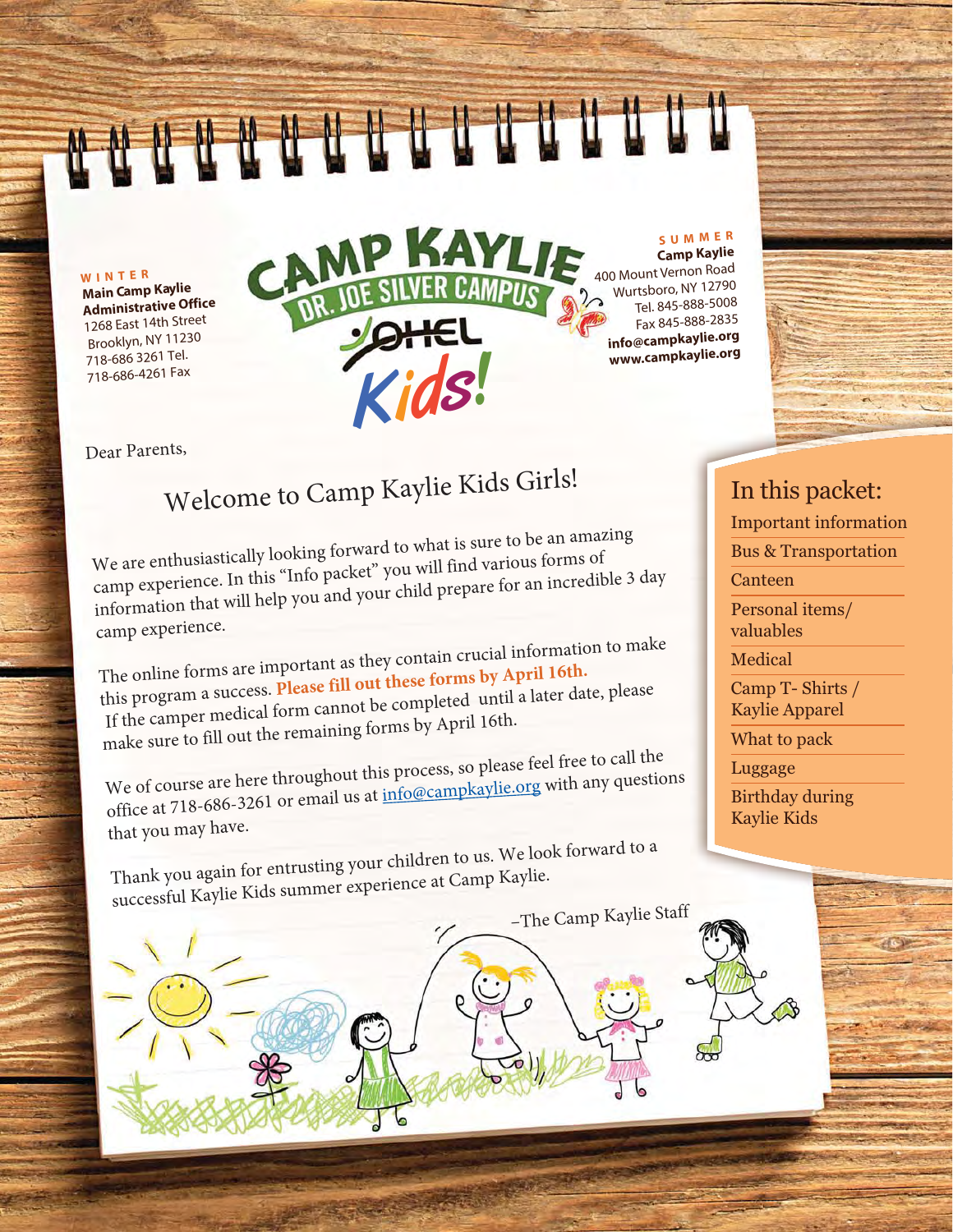

#### Important information

The Confidential Camper Information, Parent Questionnaire, Meningitis, and Transportation forms must all be be completely filled out online. Both the Physician Form and the Insurance Form should be uploaded to your campminder account.

**The Physician form must be filled out by, and signed by your child's physician.** JDrugs Form should be sent directly to pharmacy. **Please Note: All medications must come in pre- packaged dosages.**



#### **Bus & Transportation Information**

It is crucial that you fill out the online transportation form to let us know how your children are arriving to/departing from camp.



**Boy campers will depart on Monday, July 11th from our bus stops.** 9:00 am - N. Woodmere Park 750 Hungry Harbor Rd., Valley Stream NY 11581 10:30 am - YNJ, 666 Kinderkamack Rd, River Edge NJ 07661



Boy campers will return home on Wednesday, July 13<sup>th</sup> to our bus stops. 12:30 pm - N. Woodmere Park 12:00 noon - YNJ



**Girl campers will depart on Monday, August 8th from our bus stops.** 9:00 am - N. Woodmere Park 750 Hungry Harbor Rd., Valley Stream NY 11581 10:30 am - YNJ, 666 Kinderkamack Rd, River Edge NJ 07661



**Girl campers will return home on Wednesday, August 10th to our bus stops.**

12:30 pm - N. Woodmere Park 12:00 noon - YNJ

Questions? Call us at (718) 686-3261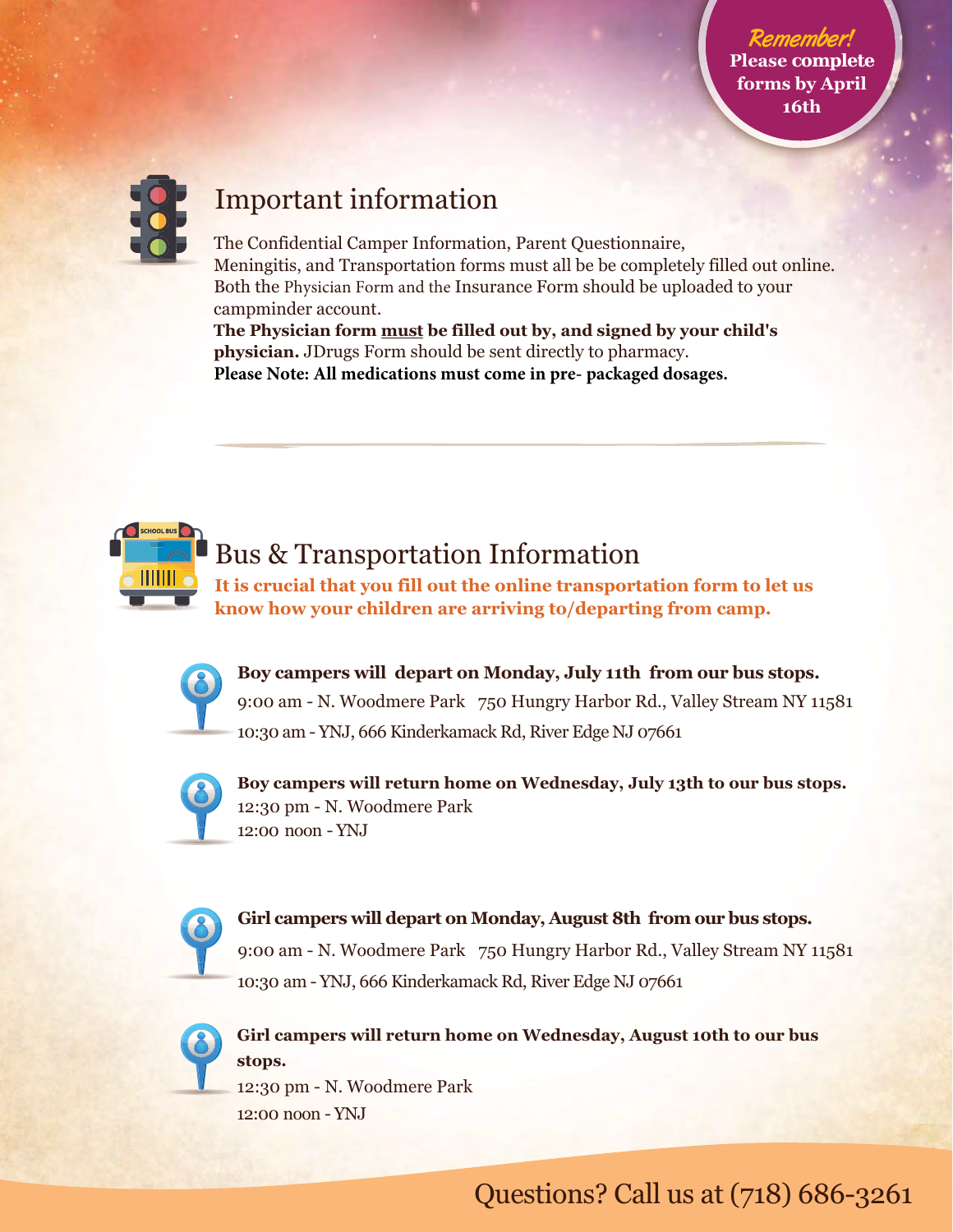#### **Canteen**

As we are a nut free camp, we have many restrictions with regard to what is allowed to be eaten in camp. We have many campers with severe allergies and food that is sent cannot contain any trace of nut products. Every camper will have an opportunity visit the Kaylie canteen which has plenty of food/nosh that your children will enjoy. As part of the Kaylie Kids tuition we are giving each camper a \$10 credit to the canteen. If not used the money does not get refunded.



### Personal Items/Valuables

Please do not send any expensive personal effects with your child to camp such as watches, electronic devices, or other valuable items. They can easily be misplaced or lost. The camp will not assume any responsibility for wear and tear, damage to, or loss of personal items. To ensure that campers spend their time outdoors and are not distracted from camp activities all Ipads/computers/DVD players or similar devices are not to be brought to camp. Music devices are permitted but only devices without internet capability. No extra money is needed to be sent with your child.



#### Medical

Your child's health is our number one priority at Camp Kaylie. It is mandatory that your child be examined by a physician before he/she arrives in camp. In order to finalize enrollment into the Kaylie Kids program the following forms must be submitted:

Insurance Form, Physician Form w/Immunization Record, Meningitis Form, and Parent Questionnaire.

Camp Kaylie requires all campers to be fully immunized as per New York State Department of Health guidelines.

Upon arrival to camp all campers are checked for lice . Any child that is found with lice will be treated in camp by a professional lice removal company. The fee is \$250 which will be directly billed to the parents. You may, if you wish, take your child home to be treated.

All medication must come in pre-packaged doses. All medications that a camper is taking must be disclosed on the health history area of the confidential camper form. All medications will be stored in the infirmary with the exception of asthma inhalers per doctor's orders. The camp Nurse/Doctor are the only personnel to access and distribute medication.

## Questions? Call us at (718) 686-3261